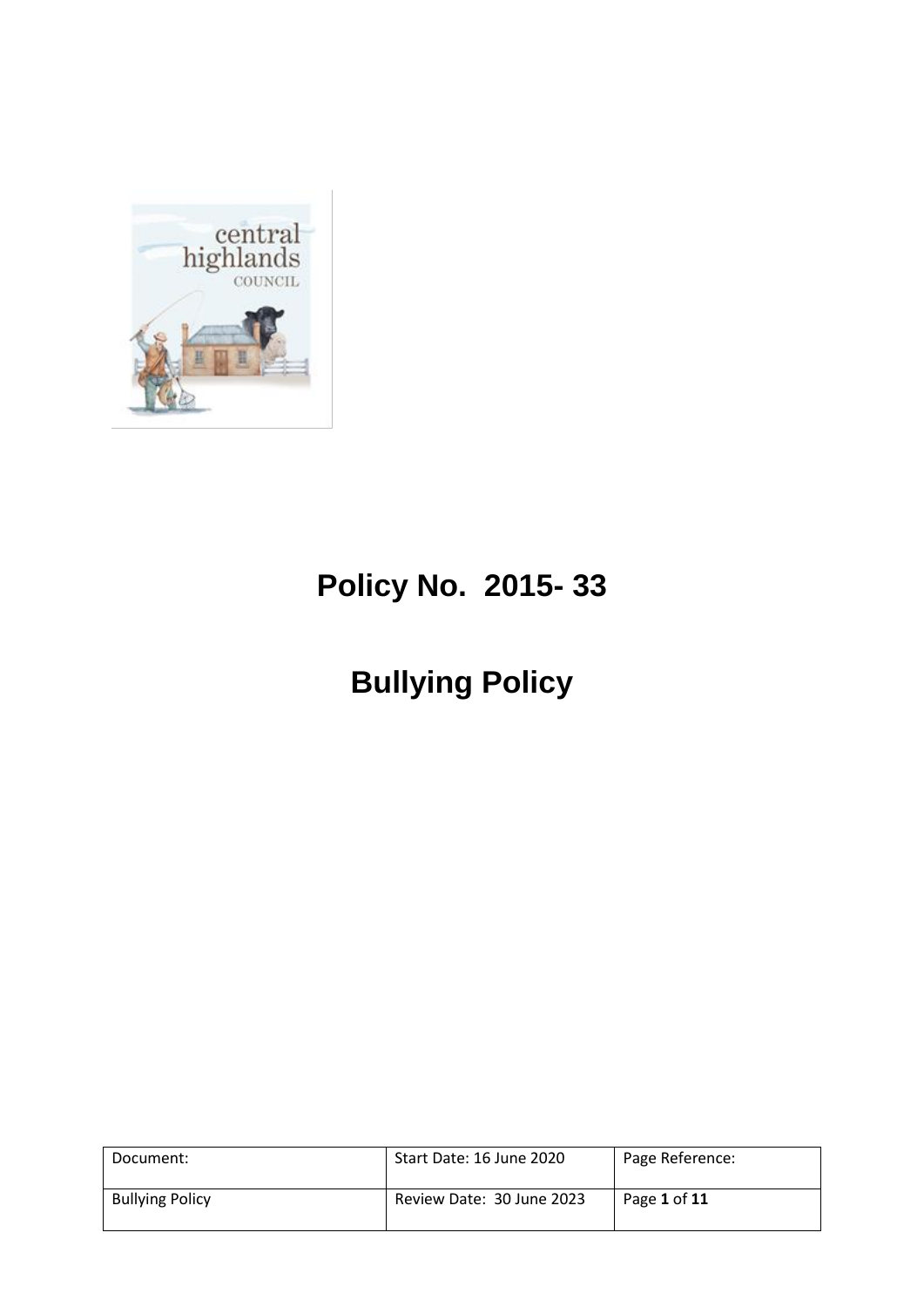## **1. INTRODUCTION**

In line with the WorkSafe Tasmania guide for preventing and responding to workplace bullying, this policy outlines Central Highlands Council process regarding bullying within the workplace. Council's goal is to provide prompt and reasonable management of workplace issues to assist our workers and enable them to enjoy a healthy and safe work environment.

This policy should be read in conjunction with applicable, appropriate and associated policies, procedures, legislation, codes of practice, guidelines and best practice models.

## **2. WHO THIS POLICY APPLIES TO**

This policy applies to all Councillors, Committee Members, workers, consultants, contractors, subcontractors, labour hire employees, outworkers, apprentices, volunteers, and work placement/work experience participants of Central Highlands Council.

Places of work include attending training, work related events, 'off site', and other worksites of which you are undertaking Central Highlands Council business.

## **3. WHAT IS NOT WORKPLACE BULLYING?**

A single incident of unreasonable behaviour is not workplace bullying, however it may be repeated or escalate and so should not be ignored.

## **Reasonable management action taken in a reasonable way**

A PCBU may take reasonable management action to effectively direct and control the way work is carried out. It is reasonable for managers and supervisors to allocate work and give feedback on a worker's performance. These actions are not workplace bullying if they are carried out in a lawful and reasonable way, taking the particular circumstances into account.

A manager exercising their legitimate authority at work may result in some discomfort for a worker. The question of whether management action is reasonable is determined by considering the actual management action rather than a worker's perception of it, and where management action involves a significant departure from established policies or procedures, whether the departure was reasonable in the circumstances.

| Document:              | Start Date: 16 June 2020  | Page Reference: |
|------------------------|---------------------------|-----------------|
| <b>Bullying Policy</b> | Review Date: 30 June 2023 | Page 2 of 11    |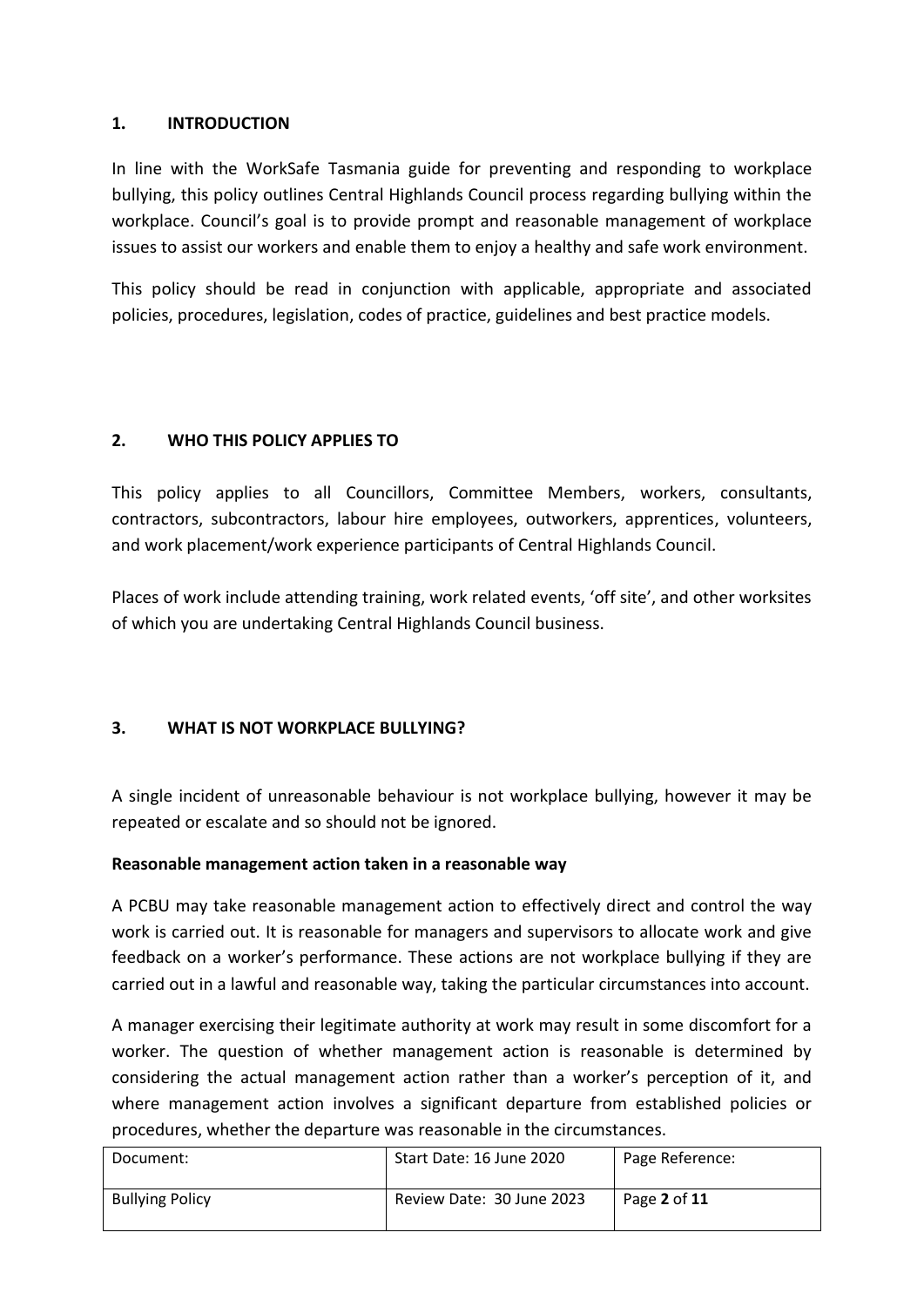What is reasonable would be determined by an objective test through a court of law. However, a court could consider the following examples as reasonable management action:

- setting realistic and achievable performance goals, standards and deadlines;
- fair and appropriate rostering and allocation of working hours;
- transferring a worker to another area or role for operational reasons;
- deciding not to select a worker for a promotion where a fair and transparent process is followed;
- informing a worker about unsatisfactory work performance in an honest, fair and constructive way;
- informing a worker about unreasonable behaviour in an objective and confidential way;
- implementing organisational changes or restructuring, and
- taking disciplinary action, including suspension or terminating employment where appropriate or justified in the circumstances.

#### **4. HOW CAN WORKPLACE BULLYING OCCUR**

Workplace bullying can be carried out in a variety of ways including through verbal or physical abuse, through email, text messages, internet chat rooms, instant messaging or other social media channels. In some cases workplace bullying can continue outside of the workplace.

Workplace bullying can be directed at a single worker or group of workers and be carried out by one or more workers. It can occur:

- sideways between workers;
- downwards from supervisors or managers to workers, or
- upwards from workers to supervisors or managers.

Workplace bullying can also be directed at or perpetrated by other people at the workplace such as clients, patients, students, customers and members of the public.

| Document:              | Start Date: 16 June 2020  | Page Reference:            |
|------------------------|---------------------------|----------------------------|
| <b>Bullying Policy</b> | Review Date: 30 June 2023 | Page <b>3</b> of <b>11</b> |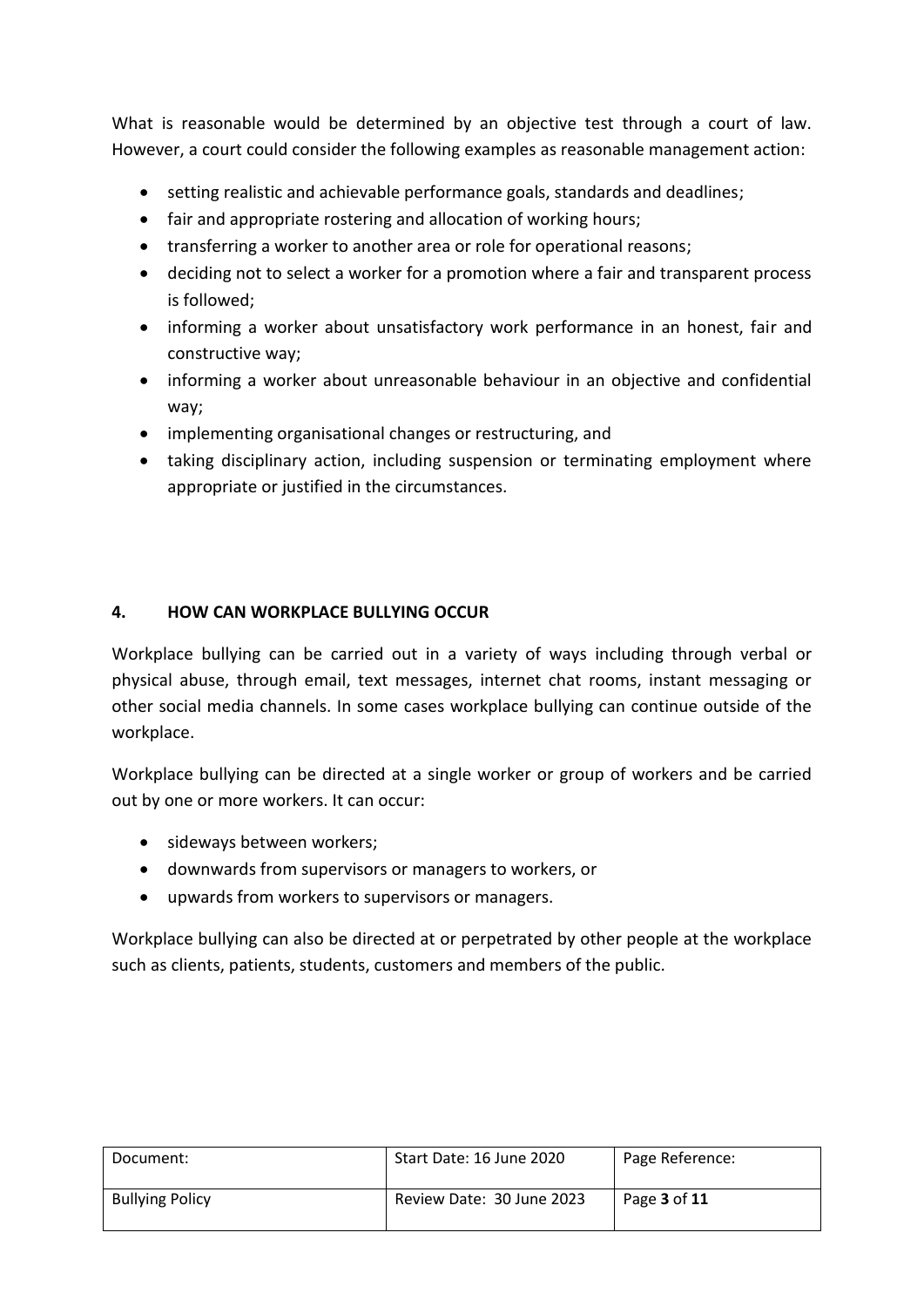## **5. IMPACT OF WORKPLACE BULLYING**

Workplace bullying can be harmful to the person experiencing it and to those who witness it. The effects will vary depending on individual characteristics as well as the specific situation and may include one or more of the following:

- distress, anxiety, panic attacks or sleep disturbance;
- physical illness, for example muscular tension, headaches, fatigue and digestive problems;
- loss of self-esteem and self-confidence;
- feelings of isolation;
- deteriorating relationships with colleagues, family and friends;
- negative impact on work performance, concentration and decision making ability;
- depression; and
- thoughts of suicide.

Workplace bullying can also have a negative impact on the work environment and incur direct and indirect costs for a business, including:

- high staff turnover and associated recruitment and training costs;
- low morale and motivation:
- increased absenteeism;
- lost productivity;
- disruption to work when complex complaints are being investigated;
- costs associated with counselling, mediation and support;
- costly workers' compensation claims or legal action; and
- damage to the reputation of the business.

## **6. WHOS HAS DUTIES IN RELATION TO WORKPLACE BULLYING?**

Everyone at the workplace has a work health and safety duty and can usually help prevent workplace bullying. The following table sets out the various duties in relation to workplace bullying.

| Document:              | Start Date: 16 June 2020  | Page Reference: |
|------------------------|---------------------------|-----------------|
| <b>Bullying Policy</b> | Review Date: 30 June 2023 | Page 4 of 11    |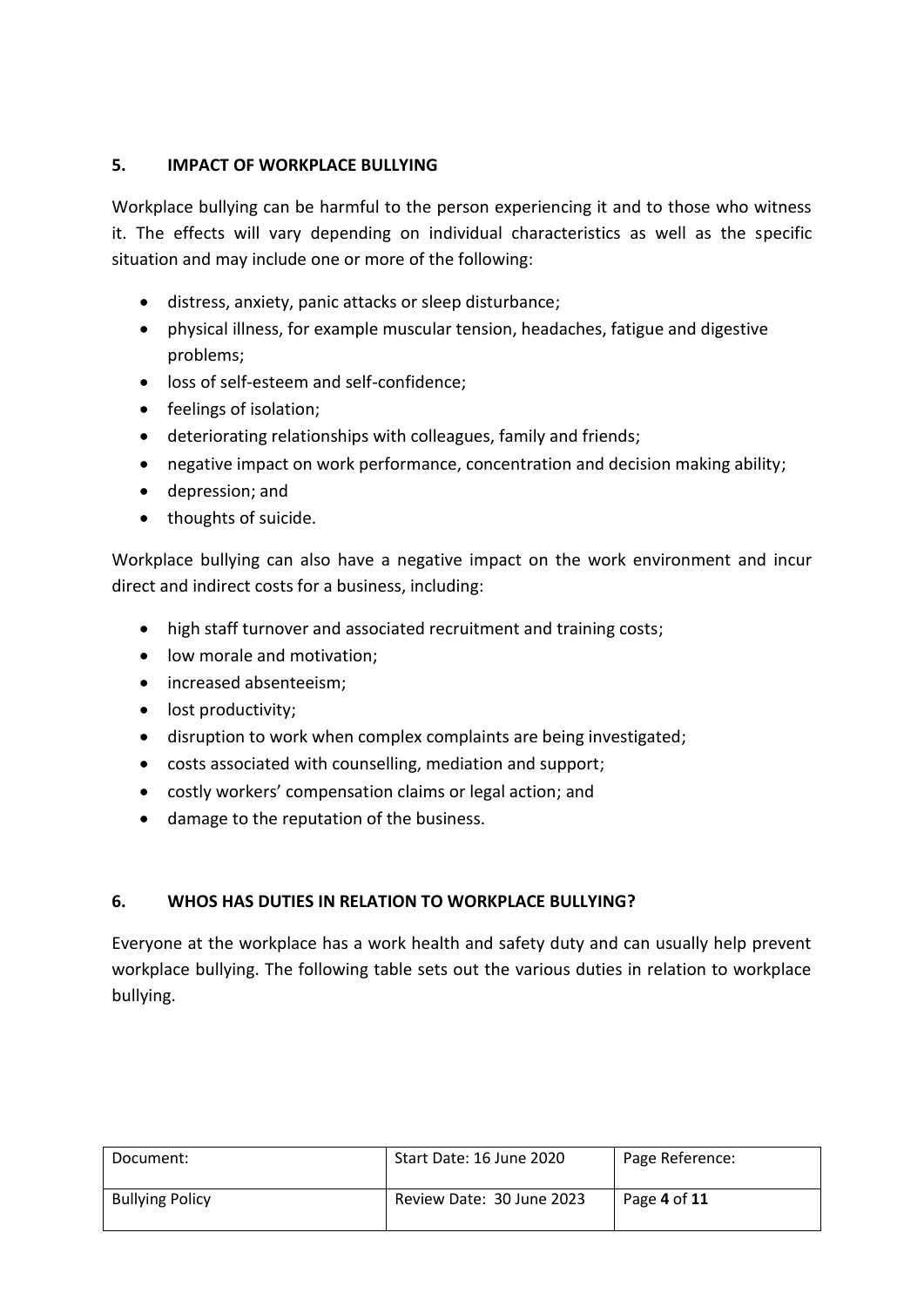Table 1 - Duties in relation to workplace bullying as outlined by WorkSafe Tasmania and the Work Health and Safety Act:

| Who                             | <b>Duties</b>                                                                                                                                                                                                                                                                                                                                                                                                                                                                                                                                                 |
|---------------------------------|---------------------------------------------------------------------------------------------------------------------------------------------------------------------------------------------------------------------------------------------------------------------------------------------------------------------------------------------------------------------------------------------------------------------------------------------------------------------------------------------------------------------------------------------------------------|
|                                 | A Person conducting a business or undertaking (PCBU) has the primary                                                                                                                                                                                                                                                                                                                                                                                                                                                                                          |
| Person conducting               | duty of care under the Work Health and Safety Act to ensure, so far as                                                                                                                                                                                                                                                                                                                                                                                                                                                                                        |
| a business or                   | is reasonably practicable, that workers and other persons are not                                                                                                                                                                                                                                                                                                                                                                                                                                                                                             |
| undertaking                     | exposed to health and safety risks arising from work carried out as part                                                                                                                                                                                                                                                                                                                                                                                                                                                                                      |
| (section 19)                    | of the business or undertaking.                                                                                                                                                                                                                                                                                                                                                                                                                                                                                                                               |
|                                 | This duty includes, so far as is reasonably practicable:<br>providing and maintaining a work environment that is without<br>risks to health and safety;<br>providing and maintaining safe systems of work;<br>monitoring the health and safety of workers and the conditions<br>$\bullet$<br>at the workplace to ensure that work related illnesses and<br>injuries are prevented; and<br>providing appropriate information, instruction, training or<br>supervision to workers and other persons at the workplace to<br>allow work to be carried out safely. |
|                                 | Officers, such as company directors, must exercise due diligence to                                                                                                                                                                                                                                                                                                                                                                                                                                                                                           |
| <b>Officers</b><br>(section 27) | ensure the business or undertaking complies with the Work Health<br>and Safety Act and Regulations. This includes taking reasonable steps<br>to ensure the business or undertaking has and uses appropriate<br>resources and processes to eliminate or minimise risks associated with<br>workplace bullying.                                                                                                                                                                                                                                                  |
|                                 | Workers including employees, contractors, subcontractors, labour hire                                                                                                                                                                                                                                                                                                                                                                                                                                                                                         |
| Workers                         | employees, outworkers, apprentices or volunteers have a duty to:                                                                                                                                                                                                                                                                                                                                                                                                                                                                                              |
| (section 28)                    | take reasonable care for their own health and safety while at work;                                                                                                                                                                                                                                                                                                                                                                                                                                                                                           |
|                                 | take reasonable care that their acts or omissions do not adversely<br>affect the health and safety of other persons;                                                                                                                                                                                                                                                                                                                                                                                                                                          |
|                                 | comply, so far as the worker is reasonably able, with any reasonable<br>instruction given by the PCBU; and                                                                                                                                                                                                                                                                                                                                                                                                                                                    |
|                                 | co-operate with any reasonable policies and procedures of the PCBU,<br>for example a workplace bullying policy.                                                                                                                                                                                                                                                                                                                                                                                                                                               |
|                                 | Other persons at a workplace, such as visitors and clients, have similar duties                                                                                                                                                                                                                                                                                                                                                                                                                                                                               |
| Others                          | to that of a worker and must:                                                                                                                                                                                                                                                                                                                                                                                                                                                                                                                                 |
| (section 29)                    | take reasonable care for their own health and safety while at work;                                                                                                                                                                                                                                                                                                                                                                                                                                                                                           |
|                                 | take reasonable care that their acts or omissions do not adversely                                                                                                                                                                                                                                                                                                                                                                                                                                                                                            |
|                                 | affect the health and safety of workers or other persons; and                                                                                                                                                                                                                                                                                                                                                                                                                                                                                                 |
|                                 | comply, so far as the person is reasonably able, with any reasonable<br>instruction given by the PCBU.                                                                                                                                                                                                                                                                                                                                                                                                                                                        |

| Document:              | Start Date: 16 June 2020  | Page Reference: |
|------------------------|---------------------------|-----------------|
| <b>Bullying Policy</b> | Review Date: 30 June 2023 | Page 5 of 11    |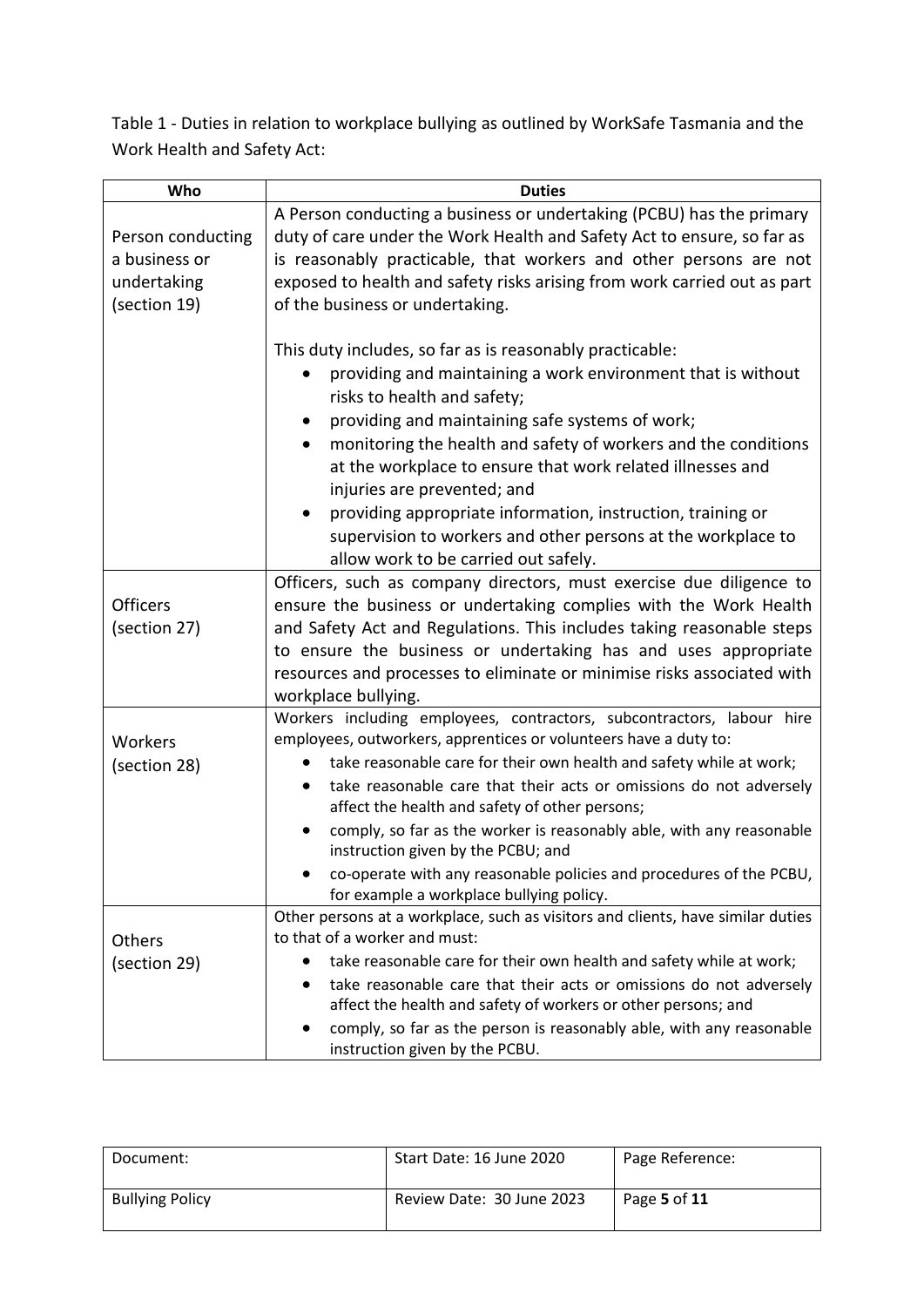#### **7. CONTROLLING THE RISKS**

The risk of workplace bullying can be minimised so far as is reasonably practicable by creating and promoting a positive work environment where everyone is treated fairly and with respect. A combination of control measures aimed at the organisational level and at individual behaviours should be considered.

#### **Management Commitment**

Demonstrated senior management commitment in identifying, preventing and responding to workplace bullying is one of the key factors for preventing unreasonable behaviour and managing psychological risks. Effective leaders model their organisation's values and standards for workplace behaviour through their own conduct. This can send a clear message to workers that the organisation is serious about preventing workplace bullying and contribute to a positive workplace culture where unreasonable behaviour is not tolerated.

Managers can demonstrate commitment in various ways including by:

- modelling respectful behaviours at all times;
- implementing the bullying policy which clearly identifies the expected behaviours and consequences of not complying;
- dealing with unreasonable behaviour as soon as they become aware of it;
- ensuring that reports of bullying are taken seriously and properly investigated; and
- consulting with workers.

#### **Set the standard of workplace behaviour**

A workplace can set and enforce clear standards of behaviour through a code of conduct or a workplace policy that outlines what is and is not appropriate behaviour and what action will be taken to deal with unacceptable behaviour. It can apply to all behaviours that occur in connection with work, even if they occur outside normal working hours. The standards of behaviour should also include a reference to reasonable management action.

The advantage of this approach is that unreasonable behaviours can be addressed before they escalate into workplace bullying.

Implement and review this workplace bullying policy to ensure it meets the outcomes of the organisations goals and objectives.

| Document:              | Start Date: 16 June 2020  | Page Reference: |
|------------------------|---------------------------|-----------------|
| <b>Bullying Policy</b> | Review Date: 30 June 2023 | Page 6 of 11    |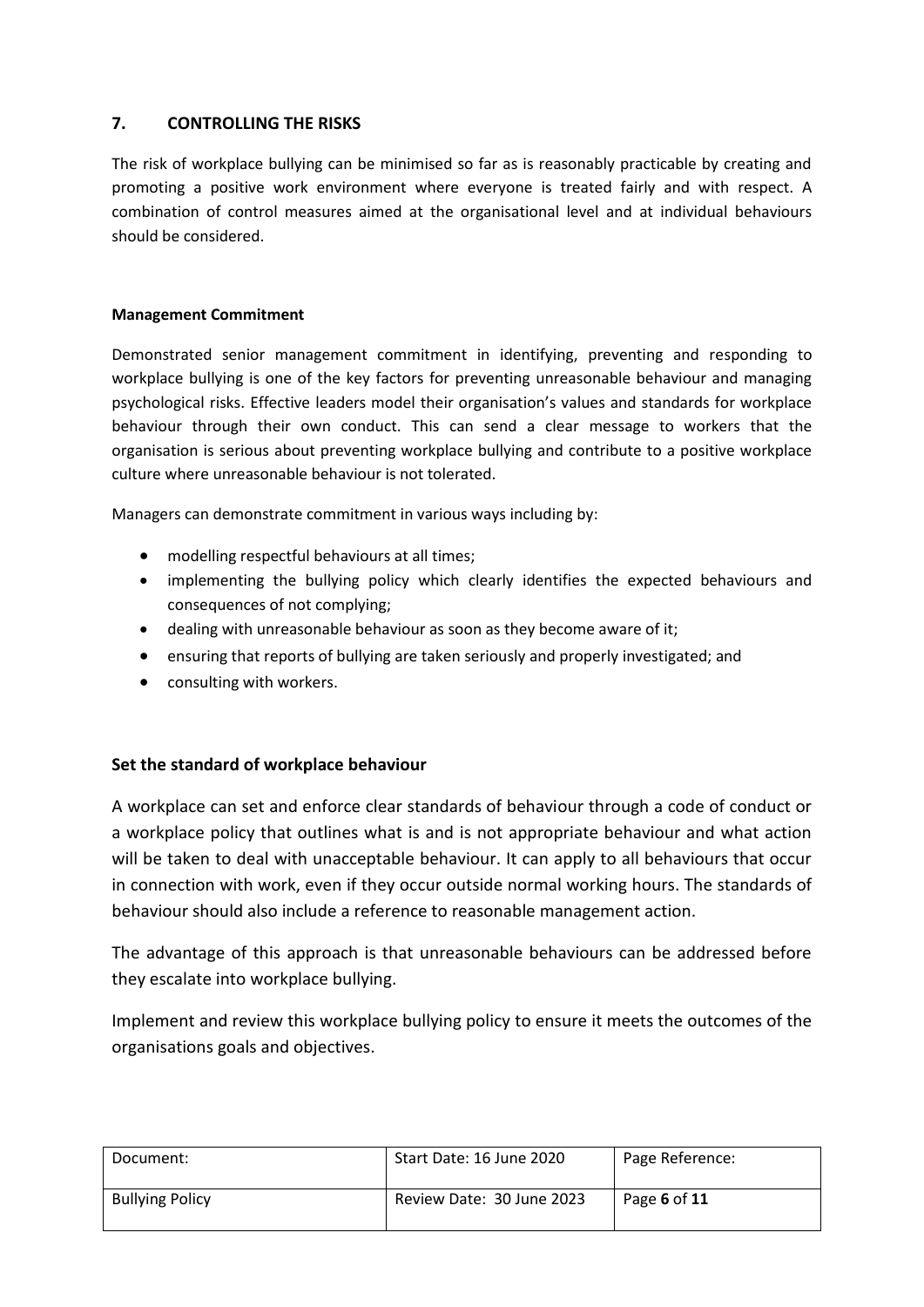## **Develop productive and respectful workplace relationships**

Good management practices and effective communication are important in creating a workplace environment that discourages workplace bullying. Examples include:

- promote positive leadership styles by providing training for managers and supervisors;
- mentor and support new and poor performing managers and workers;
- facilitate teamwork, consultation and co-operation;
- ensure that reasonable management actions are clearly defined, articulated and understood by workers and supervisors; and
- ensure supervisors act in a timely manner on unreasonable behaviour they see or become aware of.

#### Dealing with external parties

Where there is a risk of workplace bullying by other people, for example clients, the following control measures may be considered:

- communicate the expected standard of behaviour through a code of conduct or in contracts and agreements;
- empower workers to refuse or suspend service if other people fail to comply with the expected standard of behaviour;
- provide support to workers who are exposed to unreasonable behaviour; and
- implement control measures to eliminate or minimise the risk of workplace violence.

#### **Design safe systems of work**

The following work design control measures may reduce the risk of workplace bullying:

- clearly define jobs and seek regular feedback from workers about their role and responsibilities;
- provide workers with the resources, information and training they need to carry out their tasks safely and effectively;
- review and monitor workloads and staffing levels to reduce excessive working hours;
- provide access to support mechanisms, such as employee assistance programs, particularly during busy and stressful work periods; and
- provide effective communication throughout workplace change, including restructuring or downsizing

| Document:              | Start Date: 16 June 2020  | Page Reference: |
|------------------------|---------------------------|-----------------|
| <b>Bullying Policy</b> | Review Date: 30 June 2023 | Page 7 of 11    |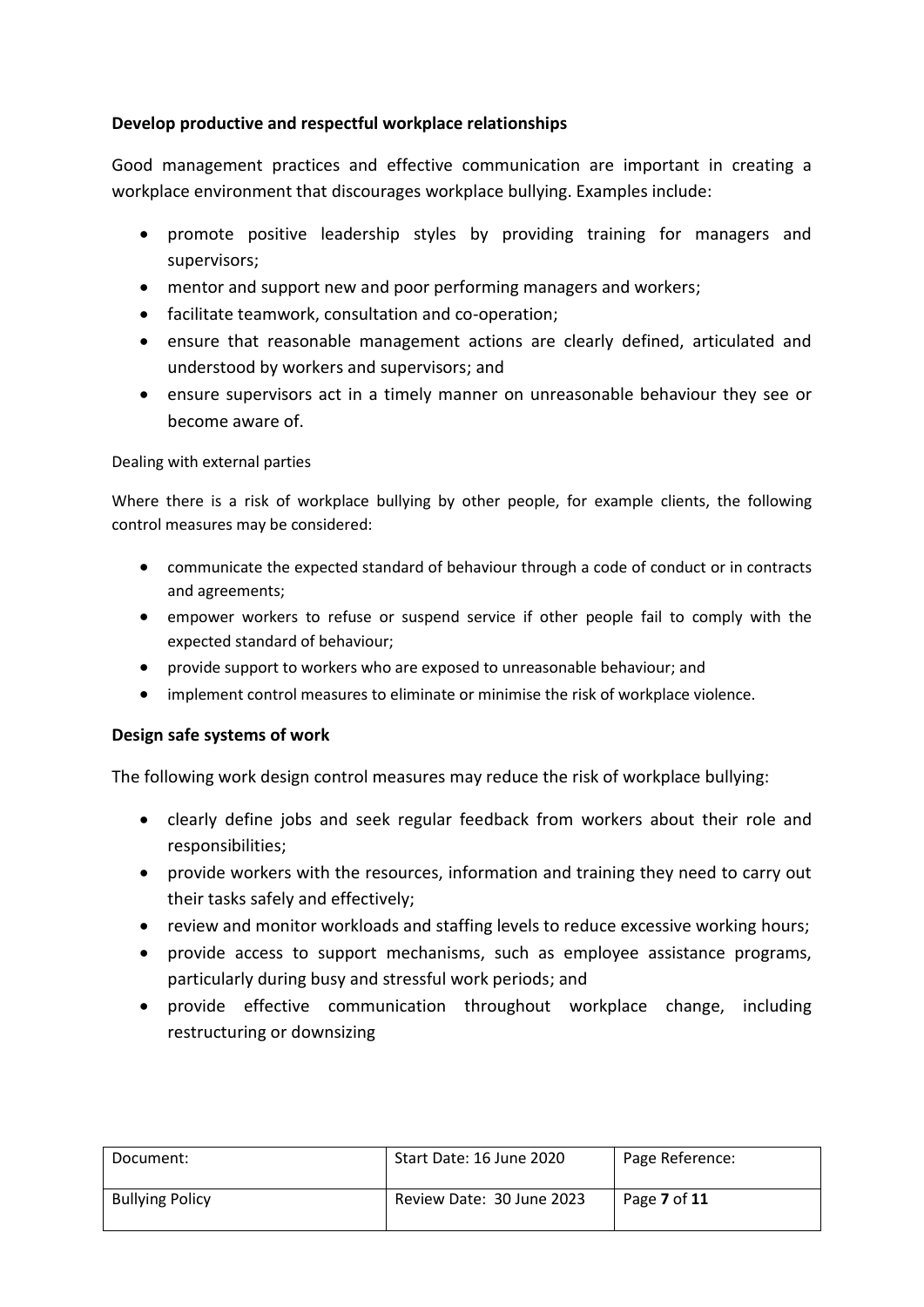#### **8. REPORTING PROCEDURE**

Workplace bullying behaviours should not be tolerated and early reporting of these behaviours to your manager or the General Manager is encouraged.

Workplace bullying may be identified and reported by those subject to the behaviour or by witnesses. A person can raise or report workplace bullying verbally or in writing by:

- informing a supervisor, manager or General Manager;
- informing their health and safety representative or union representative and asking them to make a report on your behalf; or
- using Council's 'Accident / Incident Report Form' and provide the completed form to their manager or the General Manager.

A manager or supervisor may also identify a risk of workplace bullying through changes in the workplace, for example increased absences, changes in workers' performance or low staff morale.

#### **How management will respond to a report of workplace bullying**

Workplace bullying is best managed by responding as soon as possible after suspecting or becoming aware there is a problem. Responses to reports of workplace bullying will vary depending on the situation and the number of parties involved.

In the first instance, attempts will be made to resolve the situation within the workplace, regardless of whether or not workplace bullying has occurred. Where internal processes are not effective, complainants may refer the complaint to external agencies.

Managers and the General Manager will consider following when responding to workplace bullying:

## **Is the behaviour bullying or not?**

The type of behaviour occurring may need to be determined to develop an appropriate response. For example, if the behaviour involves physical violence or what appears to be unlawful discrimination or sexual harassment, whether it is repeated or not, it will require a different response to workplace bullying.

## **Does the situation warrant measures to minimise the risk of ongoing harm?**

If necessary interim measures should be taken to minimise the risk to health or safety. This may involve temporarily reassigning tasks, separating the parties involved or granting leave.

| Document:              | Start Date: 16 June 2020  | Page Reference: |
|------------------------|---------------------------|-----------------|
| <b>Bullying Policy</b> | Review Date: 30 June 2023 | Page 8 of 11    |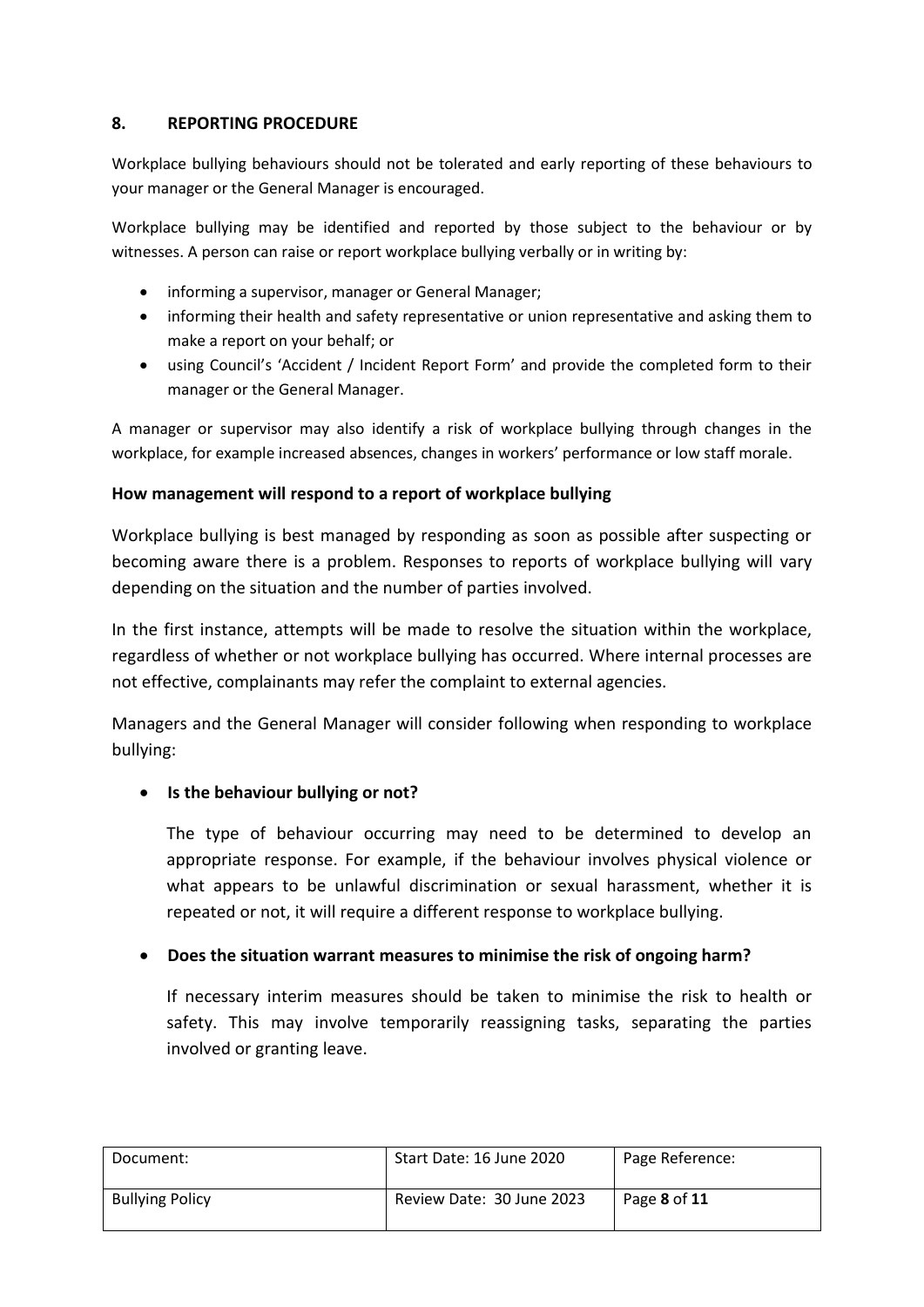## **Do I have a clear understanding of the issues?**

Seek additional information to ensure a clear understanding of the parties involved and the specific behaviour or behaviours thought to be unreasonable. This may be achieved by speaking to others who may have observed or participated in the behaviour.

## **Do I need additional information or assistance?**

People with specialist roles in the organisation or external specialists may be able to provide information, help identify the issues and develop potential responses to address the behaviour. Additionally, an individual may wish to seek information or assistance that allows for objectivity and affords all parties due process.

## **Can the matter be safely resolved between the parties or at a team level?**

In some situations it may be possible to use a no-blame conciliatory approach to help individuals reach an outcome that will ensure the unreasonable behaviour ceases. A proposed resolution should be discussed with the person who reported the behaviour to check they are comfortable with it.

## **Should the matter be progressed to an investigation?**

Depending on the severity or complexity, some matters may need to be investigated.

A person may choose to resolve issues by self-managing the situation. This usually involves telling the other person the unreasonable behaviour is not welcome and asking for it to stop. If an individual does not feel safe or confident with approaching the other person they can seek the assistance of a supervisor or manager, union representative or General Manager.

Anyone asked to act on behalf of an individual should use a confidential and nonconfrontational approach.

In most circumstances, the person who is alleged to have perpetrated the bullying behaviour must be notified as soon as possible of the report and be given a chance to explain his or her version of events. They should be treated as innocent until the reports are proven to be true.

The General Manager will consider if providing training to workers about appropriate standards, expected behaviours and workplace bullying may help workers understand how to deal with issues such as conflict, confidentiality and related issues.

| Document:              | Start Date: 16 June 2020  | Page Reference: |
|------------------------|---------------------------|-----------------|
| <b>Bullying Policy</b> | Review Date: 30 June 2023 | Page 9 of 11    |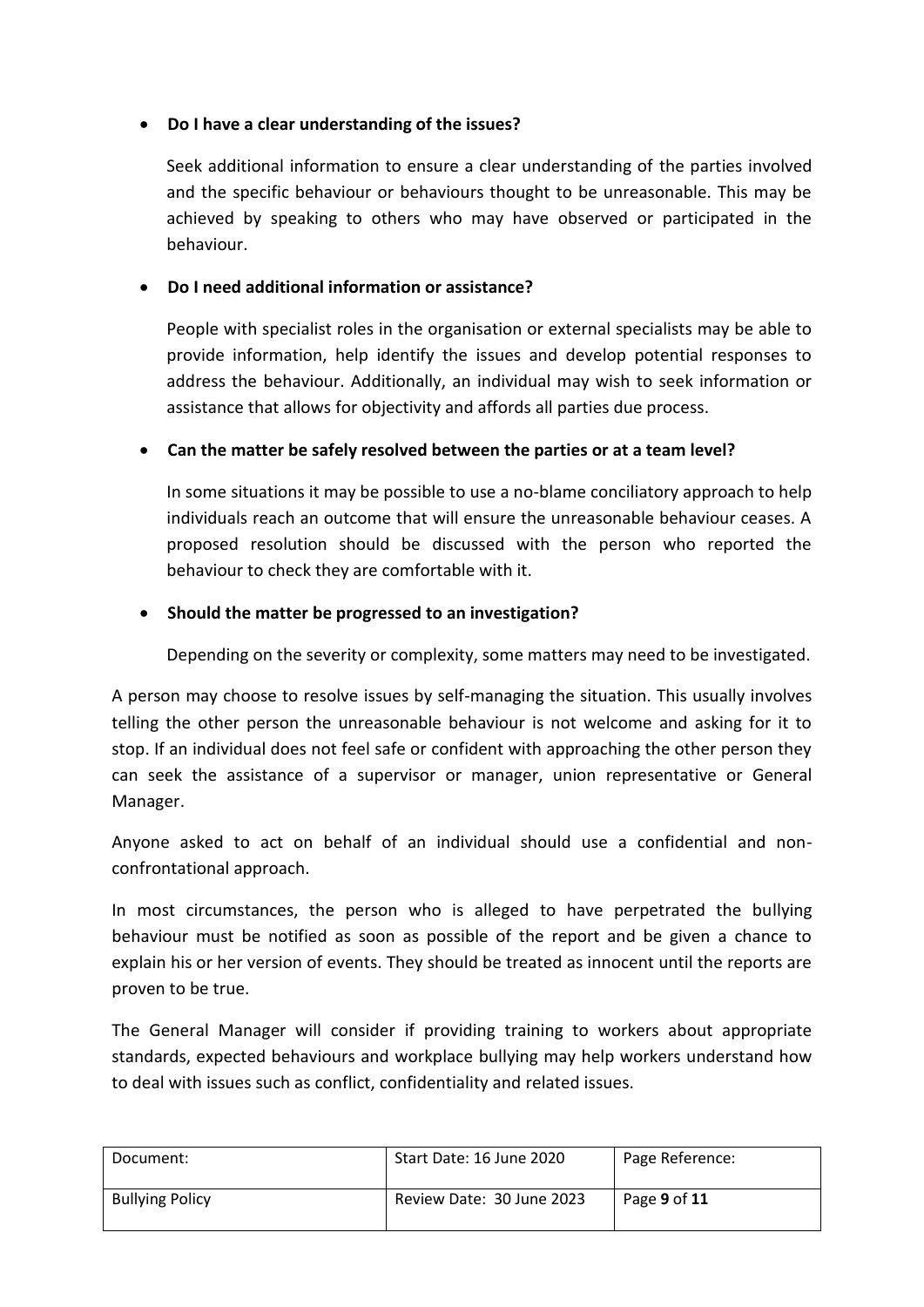## **The role of managers**

Managers should intervene when they observe unreasonable behaviour in their work teams or if they are requested to intervene by a member of their team. If a manager approaches an individual directly about their behaviour they should record the actions taken. Managers should know how and when it is appropriate to seek advice or to escalate an issue to the General Manager.

Effectively responding to issues when they are raised can stop the situation happening again and reinforce to workers that workplace bullying is treated seriously and consistently by Council.

## **If the matter is not resolved**

Where a matter may appear to remain unresolved the General Manager may initiate mediation or undertake an investigation.

## **9. INVESTIGATION**

The investigator appointed by the General Manager has the task to work out what happened, whether or not an allegation of workplace bullying is substantiated (or whether there is insufficient information to decide either way) and provide a recommendation on what appropriate course of action should be taken (if any).

## *10. GRIEVANCE PROCESS FOR DEALING WITH COMPLAINTS*

If a worker has an issue at work, there are a number of options available for resolving their complaint. Workers are required to work with the General Manager to progress through the options and respond to any questions personally and honestly.

To assist in the resolution of issues the following process should be undertaken:

- 1) Speak to the person(s) involved directly to see if you can settle the issue;
- 2) Seek assistance from your Manager/Supervisor a written statement often assists in clarifying issues alternatively your Manager/Supervisor will take notes of your meeting;
- 3) Seek assistance from the General Manager if you have not received a response from the Manager/Supervisor in 10 business days;
- 4) Notify your Manager/Supervisor or the General Manager if you would like conciliation and/or mediation (appointed in consultation between Management and the worker);

| Document:              | Start Date: 16 June 2020  | Page Reference: |
|------------------------|---------------------------|-----------------|
| <b>Bullying Policy</b> | Review Date: 30 June 2023 | Page 10 of 11   |